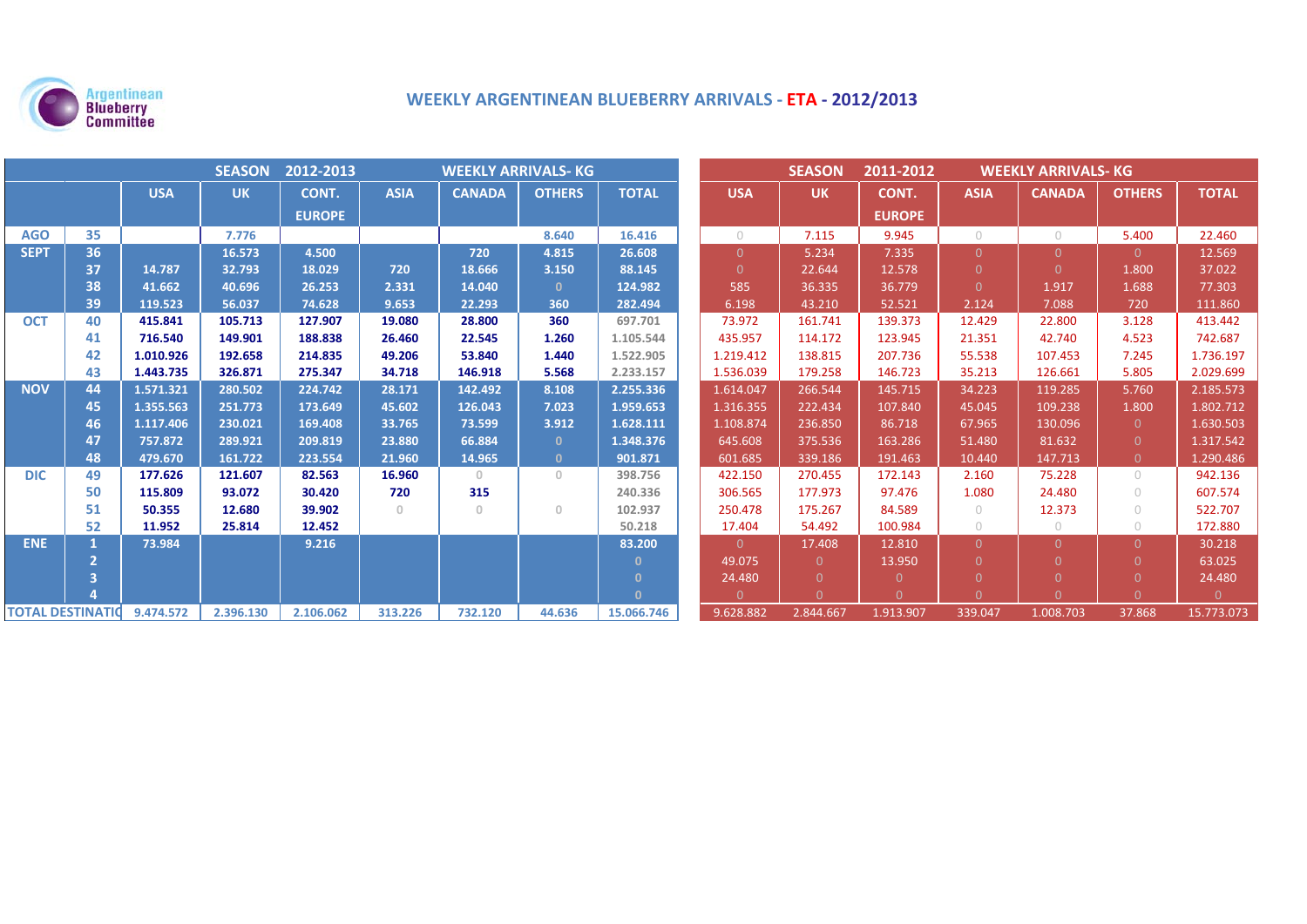### **WEEKLY ARGENTINEAN BLUEBERRY ARRIVALS - ETA - 2012/2013 ALL DESTINATIONS**





#### **WEEKLY ARGENTINEAN BLUEBERRY ARRIVALS - ETA - 2012/2013 U.S.A.**



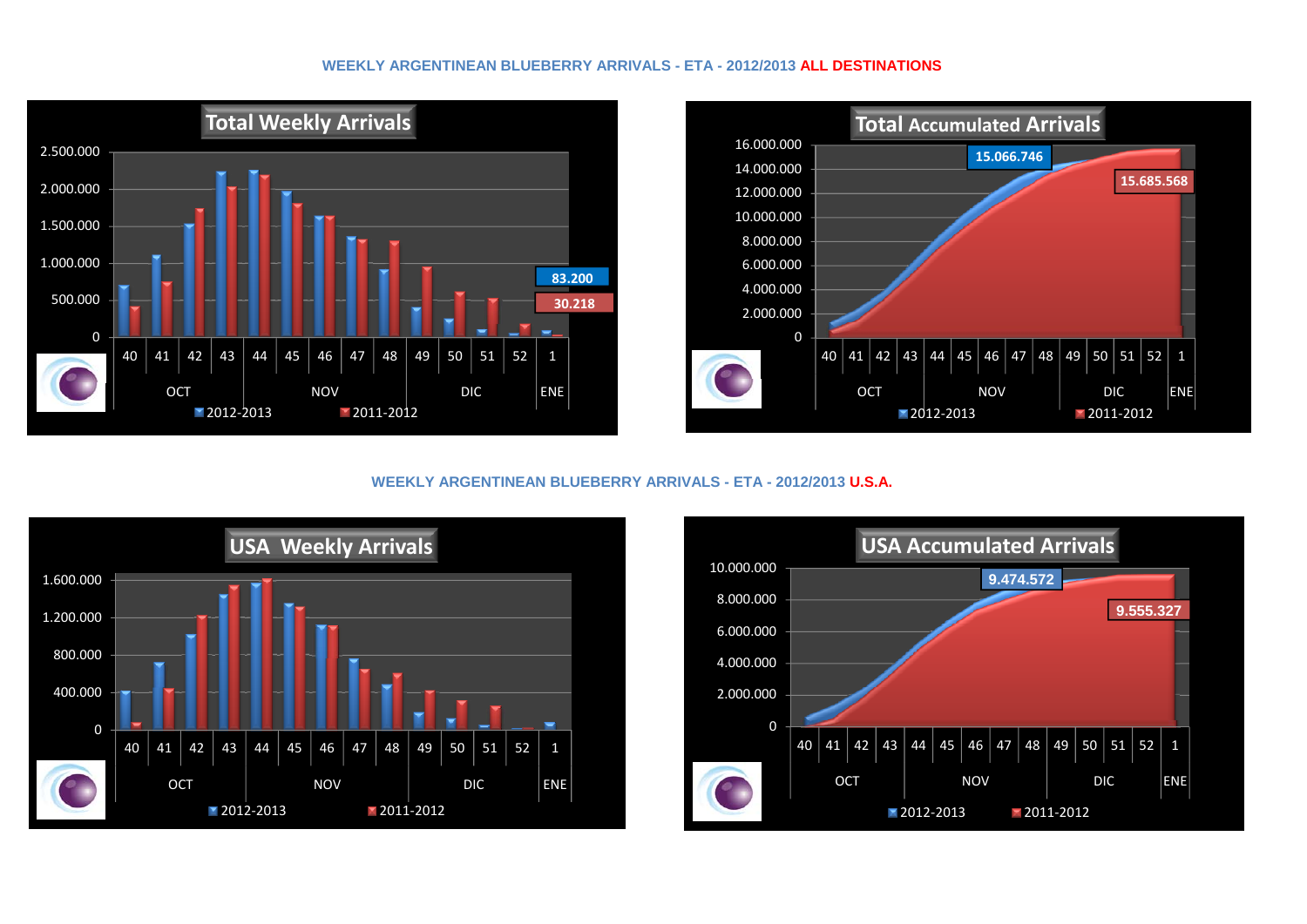# **WEEKLY ARGENTINEAN BLUEBERRY ARRIVALS - ETA - 2012/2013 UK**





## **WEEKLY ARGENTINEAN BLUEBERRY ARRIVALS - ETA - 2012/2013 CONTINENTAL EUROPE**